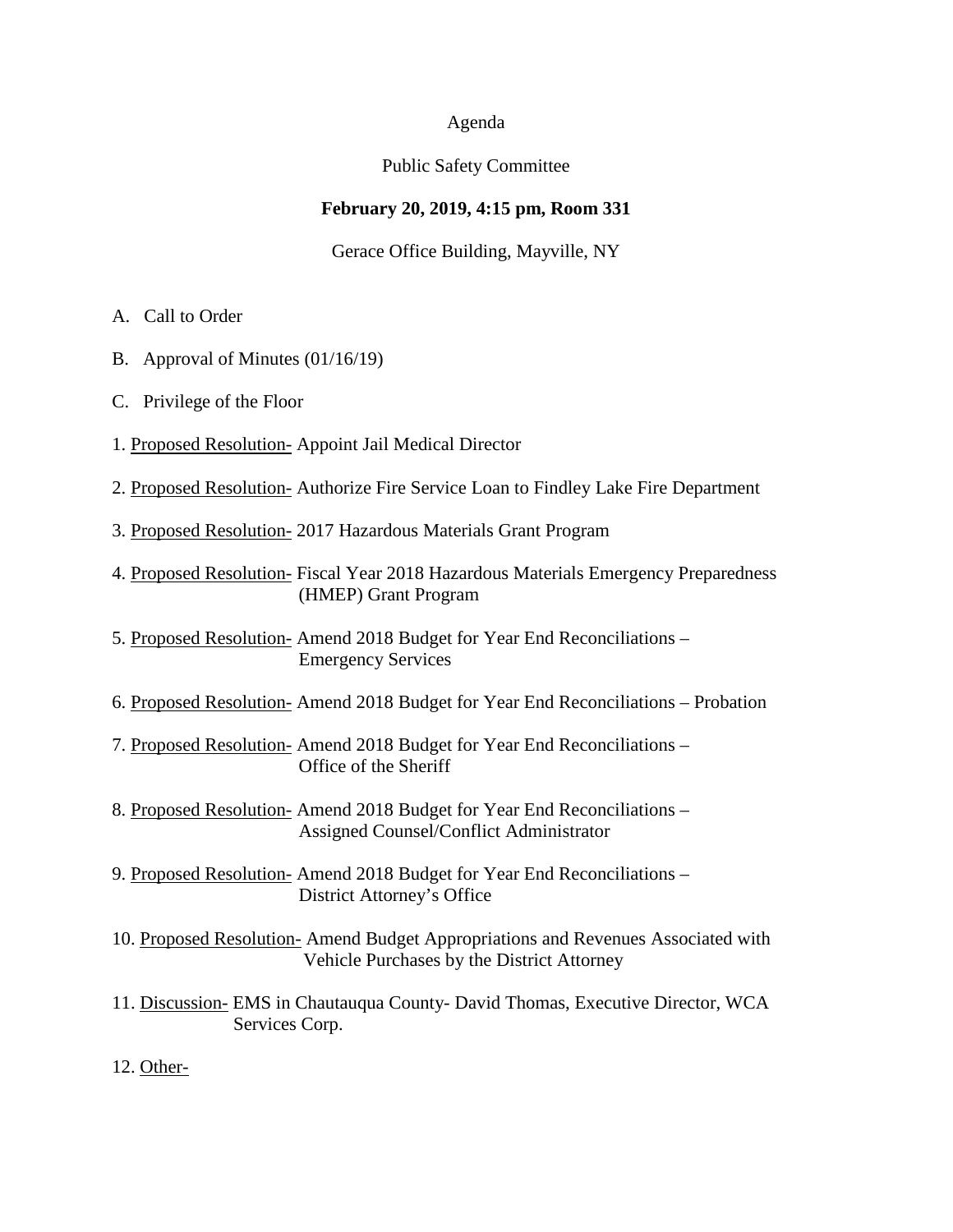**TITLE:** Appoint Jail Medical Director

**BY:** Public Safety and Human Services Committees:

**AT THE REQUEST OF:** County Executive George M. Borrello:

WHEREAS, Chautauqua County maintains a jail and holdover facility in Mayville, New York, and requires that medical services and assistance be rendered to inmates at said facility; and

WHEREAS, Section 501 of the Correction Law and 9 NYCRR Section 7010.2(a) require that there shall be appointed a properly registered physician to serve as the physician of the Chautauqua County Jail; therefore be it

RESOLVED, That the Chautauqua County Legislature hereby confirms the appointment of Brian M. Walters, M.D., to serve as the Jail Medical Director effective March 1, 2019.

**\_\_\_\_\_\_\_\_\_\_\_\_\_APPROVED \_\_\_\_\_\_\_\_\_\_\_\_\_VETOES (VETO MESSAGE ATTACHED)**

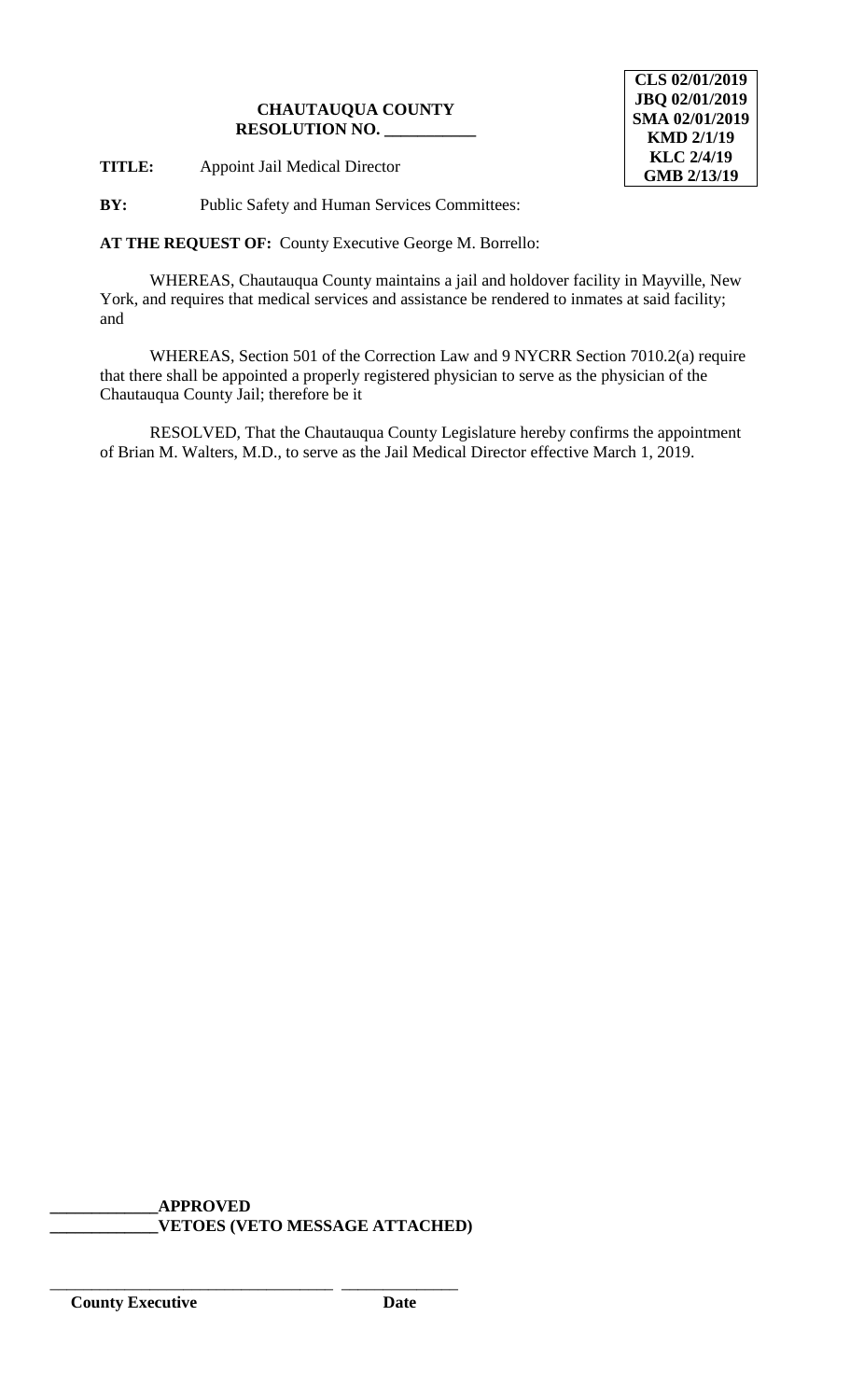**TITLE:** Authorize Fire Service Loan to Findley Lake Fire Department

**BY:** Public Safety and Audit & Control Committees:

**AT THE REQUEST OF:** County Executive George M. Borrello:

WHEREAS, Chautauqua County adopted resolution 312-92 that established a revolving low interest loan program for the benefit of fire departments to purchase equipment or to refurbish critical apparatus; and

WHEREAS, Resolution 312-92 requires a majority vote of the County Legislature when loans to a particular fire department exceed \$50,000; and

WHEREAS, the Findley Lake Fire Department is requesting a loan in the amount of \$100,000 to purchase a 3000 gallon tanker; and

WHEREAS, such a loan would enhance fire protection within the County; therefore be it

RESOLVED, That the County Executive is hereby authorized and empowered to execute a loan agreement with the Findley Lake Fire Department not to exceed \$100,000.

# **\_\_\_\_\_\_\_\_\_\_\_\_\_APPROVED \_\_\_\_\_\_\_\_\_\_\_\_\_VETOES (VETO MESSAGE ATTACHED)**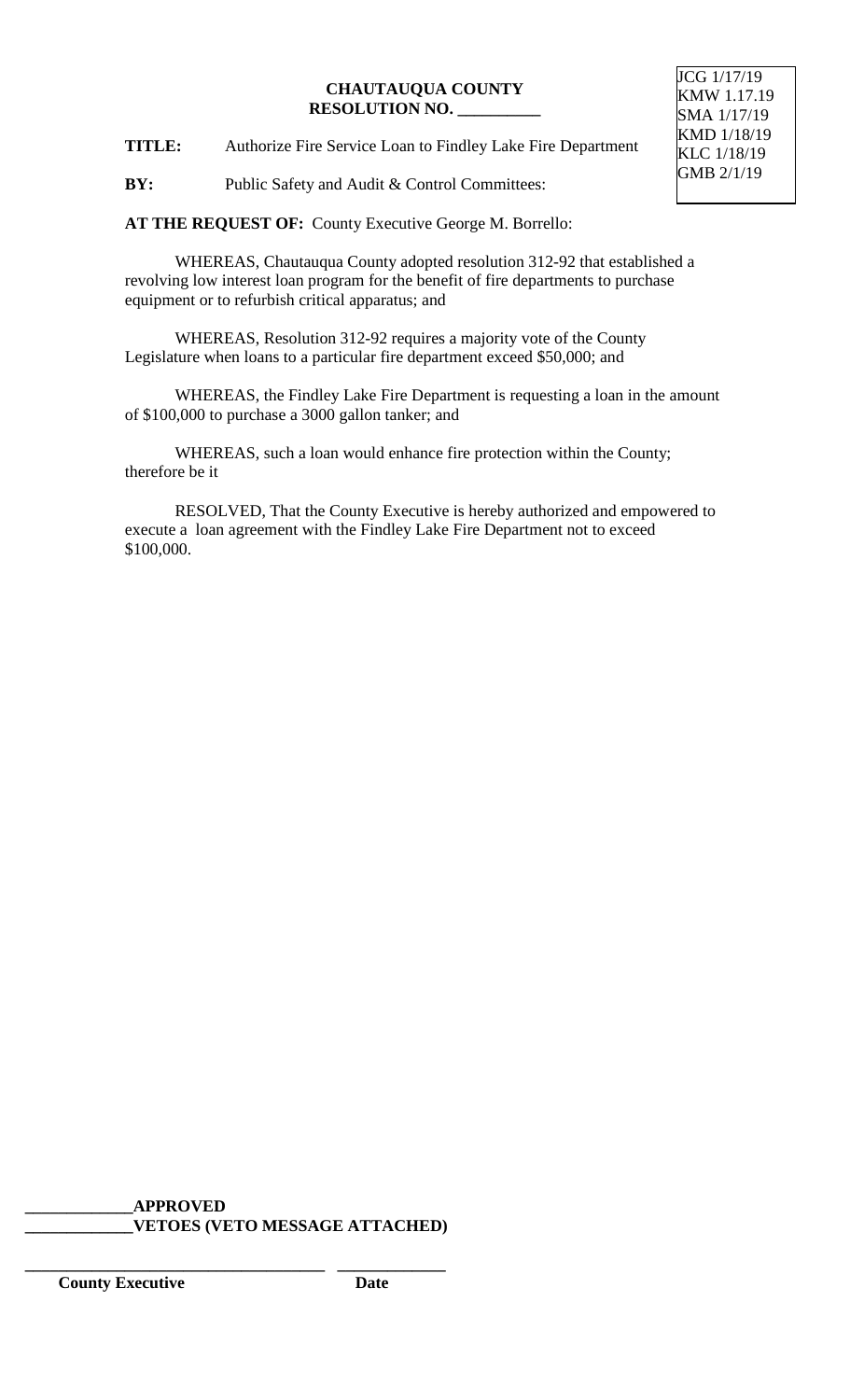**TITLE:** 2017 Hazardous Materials Grant Program

**JCG 1/24/19 KMW 1.28.19 SMA 1/28/19 KD 1/29/19 KLC 1/30/19 GMB 1-31-19**

**BY:** Public Safety and Audit & Control Committees:

**AT THE REQUEST OF:** County Executive George M. Borrello:

WHEREAS, the Office of Emergency Services was awarded a Regional Partnership Grant in the amount of \$94,000 under the 2017 Hazmat Grant Program, which runs from August 1, 2018 through August 31, 2020; and

WHEREAS \$88,000 of the 2017 Grant funds were included in the 2018 budget via Resolution 209-18; now therefore be it

RESOLVED, That the Director of Finance is hereby directed to make the following 2019 budgetary changes:

INCREASE APPROPRIATION ACCOUNT:

| $A.3640$ 4 | Contractual-Hazardous Materials | \$6,000 |
|------------|---------------------------------|---------|
|------------|---------------------------------|---------|

INCREASE REVENUE ACCOUNT: A.3640.----.R430.5004 Federal Aid – Homeland Security \$6,000

**\_\_\_\_\_\_\_\_\_\_\_\_\_APPROVED \_\_\_\_\_\_\_\_\_\_\_\_\_VETOES (VETO MESSAGE ATTACHED)**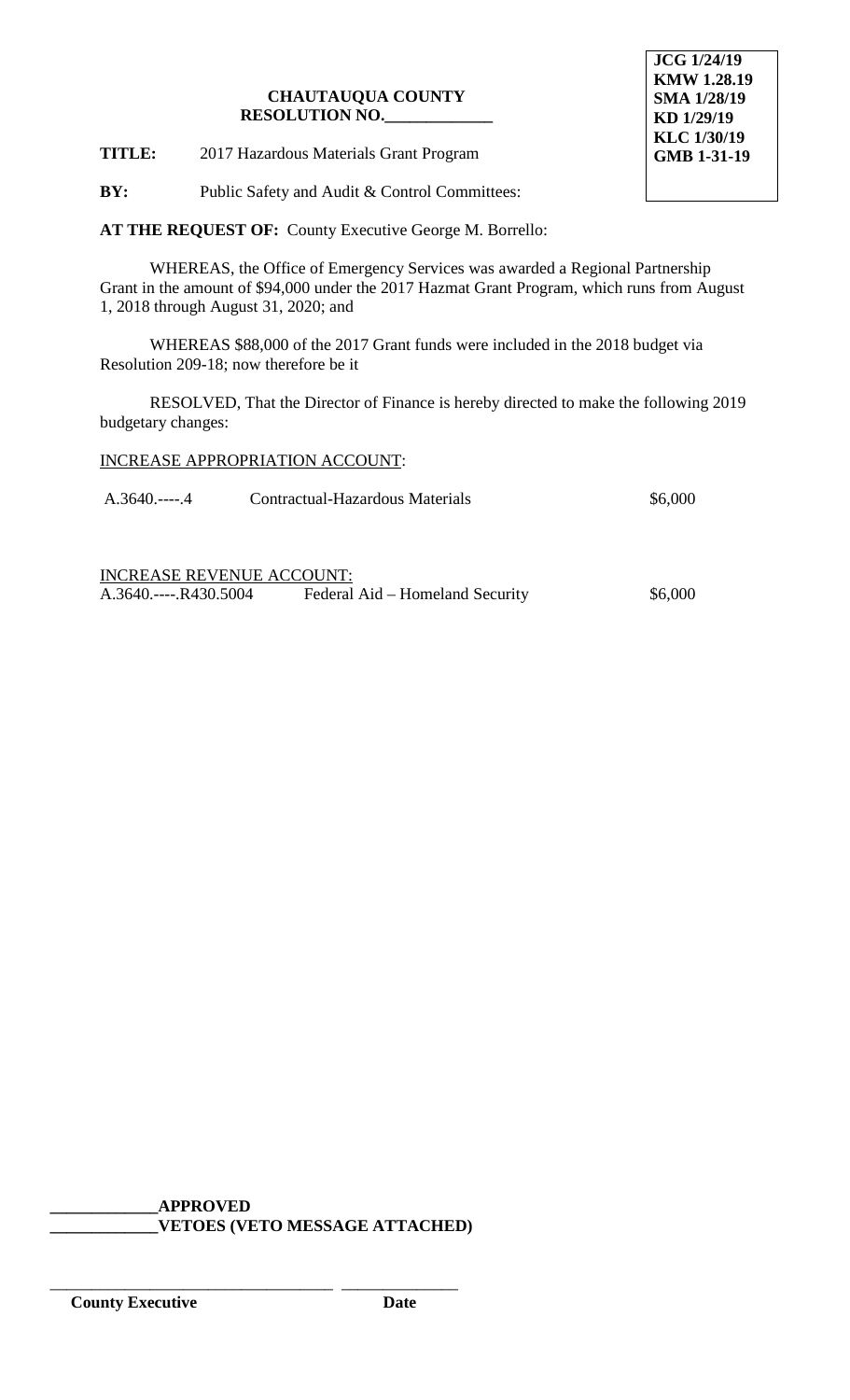**TITLE:** Fiscal Year 2018 Hazardous Materials Emergency Preparedness (HMEP) Grant Program

**BY:** Public Safety and Audit & Control Committees:

JCG 1/17/19 KMW 1.24.19 SMA 1/26/19 KD 1/29/19 KLC 1/30/19 GMB 2/1/19

**AT THE REQUEST OF:** County Executive George M. Borrello:

WHEREAS, Chautauqua County and its regional partnership were awarded funds of \$15,516.00 under the FY 2018 Hazardous Material Emergency Preparedness (HMEP) Grant Program, which funds were accepted pursuant to Resolution 238-18; and

WHEREAS, the term of the grant is October 1, 2018 through September 30, 2019, and Resolution 238-18 called for funds to be allocated to the proper accounts in subsequent resolutions once the County was ready to expend the funds; therefore be it

RESOLVED, That the Director of Finance is hereby directed to make the following changes to the 2019 budget:

|                           | INCREASE APPROPRIATION ACCOUNT:                |          |
|---------------------------|------------------------------------------------|----------|
|                           | A.3640.----.4 Contractual-Hazardous Materials  | \$15,516 |
|                           |                                                |          |
| INCREASE REVENUE ACCOUNT: |                                                |          |
|                           | A.3640.R430.5004 Federal Aid-Homeland Security | \$15,516 |

**\_\_\_\_\_\_\_\_\_\_\_\_\_APPROVED**

\_\_\_\_\_\_\_\_\_\_\_\_\_\_\_\_\_\_\_\_\_\_\_\_\_\_\_\_\_\_\_\_\_\_ \_\_\_\_\_\_\_\_\_\_\_\_\_\_

**\_\_\_\_\_\_\_\_\_\_\_\_\_VETOES (VETO MESSAGE ATTACHED)**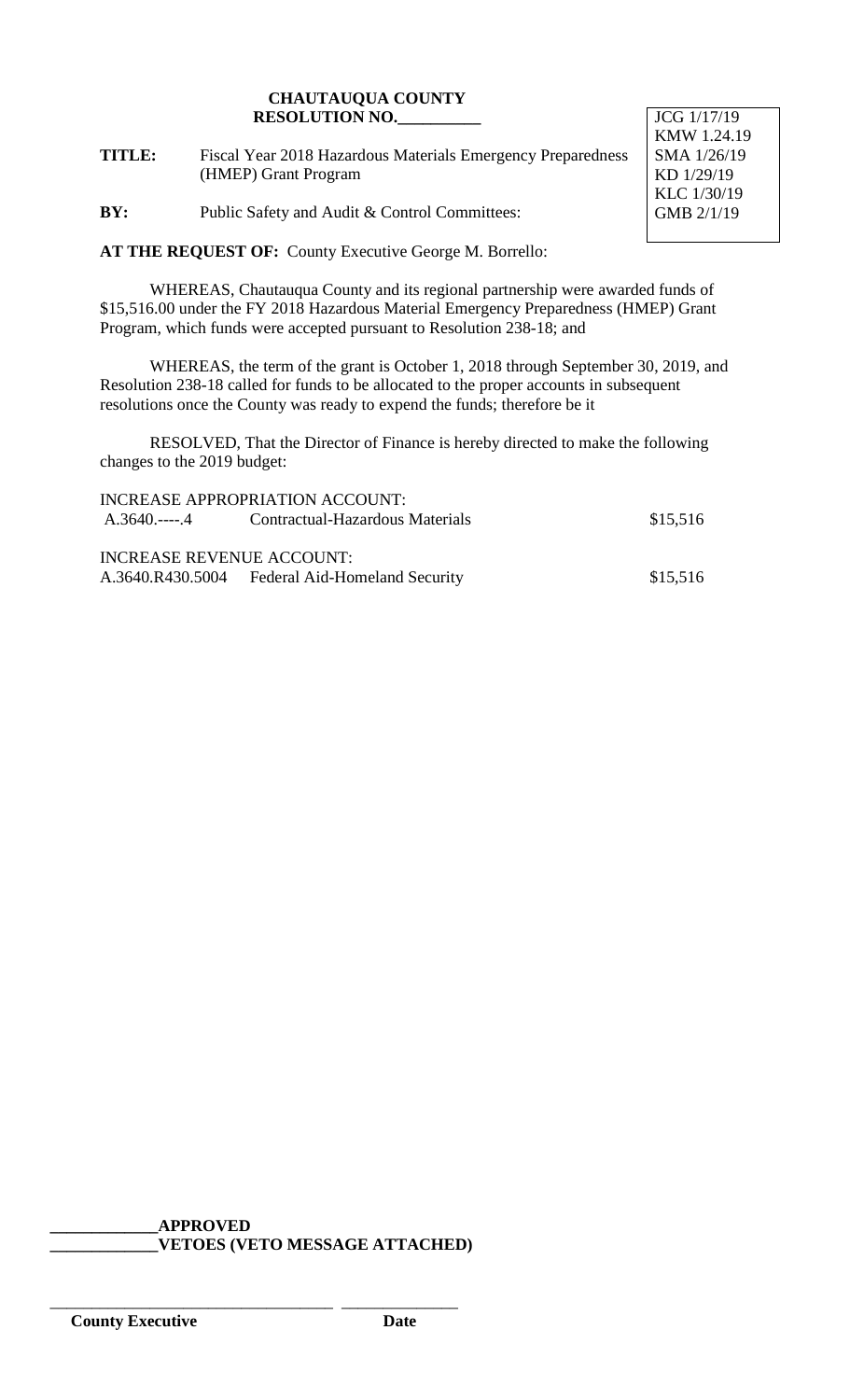

**TITLE:** Amend 2018 Budget for Year End Reconciliations – Emergency Services

**BY:** Public Safety and Audit & Control Committees:

**AT THE REQUEST OF:** County Executive George M. Borrello:

WHEREAS, some Emergency Services department expenses have exceeded initial budgetary estimates, as well as some appropriations have a surplus; now therefore be it

RESOLVED, That the Director of Finance is hereby authorized and directed to make the following changes to the 2018 budget:

# INCREASE APPROPRIATION ACCOUNTS:

|               |                                                           | \$11,93  |
|---------------|-----------------------------------------------------------|----------|
| $A.3010$ 1    | <b>Personal Services - Emergency Services</b>             |          |
| $A.3010$ 8    | <b>Employee Benefits - Emergency Services</b>             | \$7,539  |
| $A.3625.---1$ | Personal Services - Technical Rescue Team                 | \$68     |
| $A.3989.---1$ | Personal Services - Emergency Medical Service             | \$3,940  |
| $A.3989.---4$ | <b>Contractual - Emergency Medical Service</b>            | \$1,678  |
| A.3989.CME.   | Personal Services - Emergency Medical Service--Continuing |          |
| $\mathbf{1}$  | <b>Medical Education</b>                                  | \$113    |
|               | Personal Services - Emergency Medical Service--EMT        |          |
| A.3989.EMT.1  | Training                                                  | \$1,475  |
| A.3989.CME.   | Employee Benefits - Emergency Medical Service--Continuing |          |
| 8             | <b>Medical Education</b>                                  | \$9      |
|               | Total                                                     | \$26,759 |

# DECREASE APPROPRIATION ACCOUNTS:

|               | Personal Services - Hazardous                |          |
|---------------|----------------------------------------------|----------|
| $A.3640$ 1    | Materials                                    | \$4,630  |
|               | <b>Employee Benefits - Emergency Medical</b> |          |
| $A.3989.---8$ | Service                                      | \$4,820  |
|               | Contractual - Emergency Medical Service--    |          |
| A.3989.EMT.4  | <b>EMT</b> Training                          | \$1,475  |
|               | <b>Contractual - Emergency Services</b>      | \$15,834 |
|               | Total                                        | \$26,759 |

# **\_\_\_\_\_\_\_\_\_\_\_\_\_APPROVED**

\_\_\_\_\_\_\_\_\_\_\_\_\_\_\_\_\_\_\_\_\_\_\_\_\_\_\_\_\_\_\_\_\_\_ \_\_\_\_\_\_\_\_\_\_\_\_\_\_

**\_\_\_\_\_\_\_\_\_\_\_\_\_VETOES (VETO MESSAGE ATTACHED)**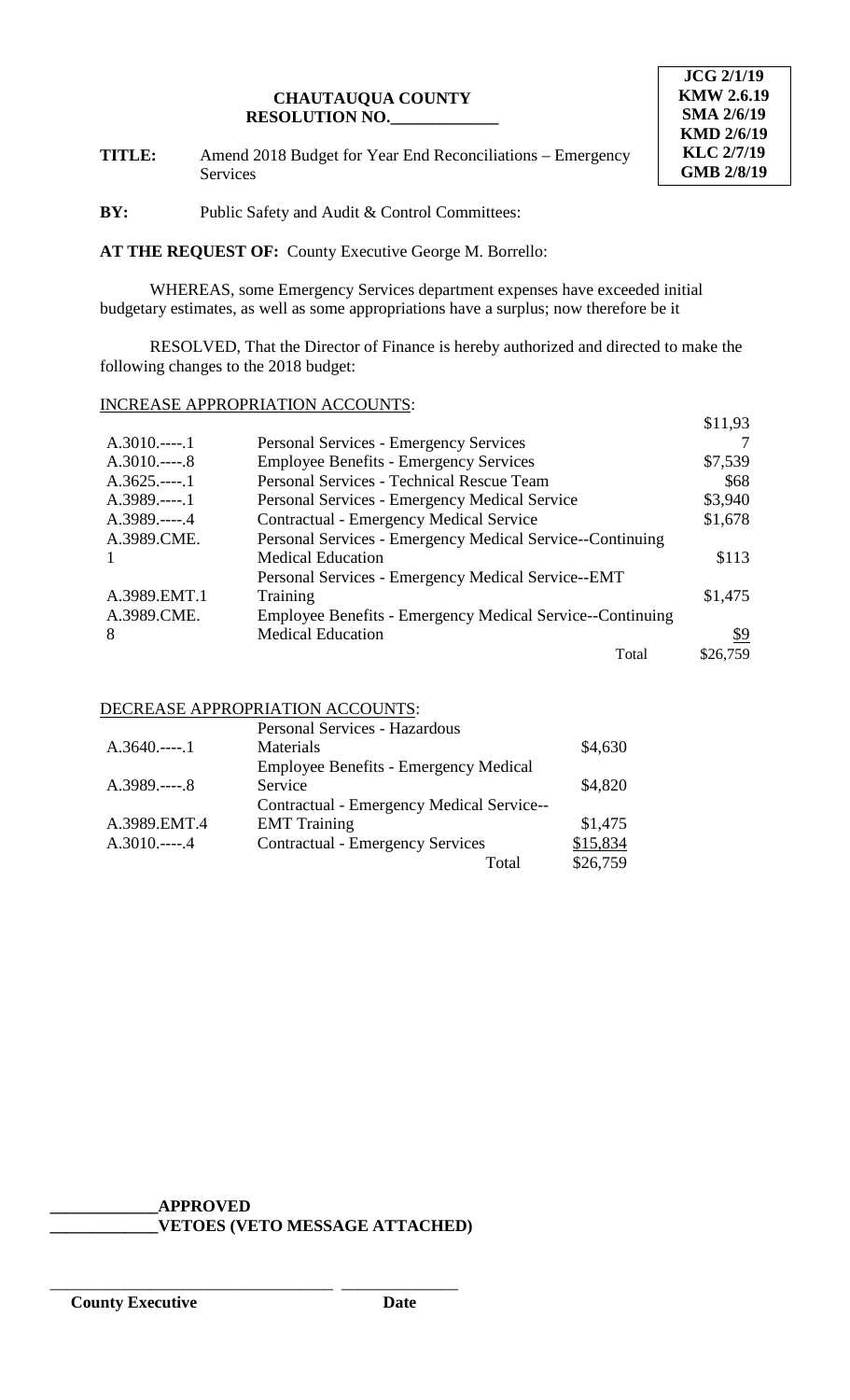

**TITLE:** Amend 2018 Budget for Year End Reconciliations – Probation

**BY:** Public Safety and Audit & Control Committees:

**AT THE REQUEST OF:** County Executive George M. Borrello:

WHEREAS, some Probation department expenses have exceeded initial budgetary estimates, as well as some appropriations have a surplus; now therefore be it

RESOLVED, That the Director of Finance is hereby authorized and directed to make the following changes to the 2018 budget:

|               | INCREASE APPROPRIATION ACCOUNT:      |          |
|---------------|--------------------------------------|----------|
| $A.3140$ 8    | <b>Employee Benefits - Probation</b> | \$21,627 |
|               |                                      |          |
|               |                                      |          |
|               | DECREASE APPROPRIATION ACCOUNT:      |          |
| A.3140.----.4 | Contractual - Probation              | \$21,627 |

**\_\_\_\_\_\_\_\_\_\_\_\_\_APPROVED \_\_\_\_\_\_\_\_\_\_\_\_\_VETOES (VETO MESSAGE ATTACHED)**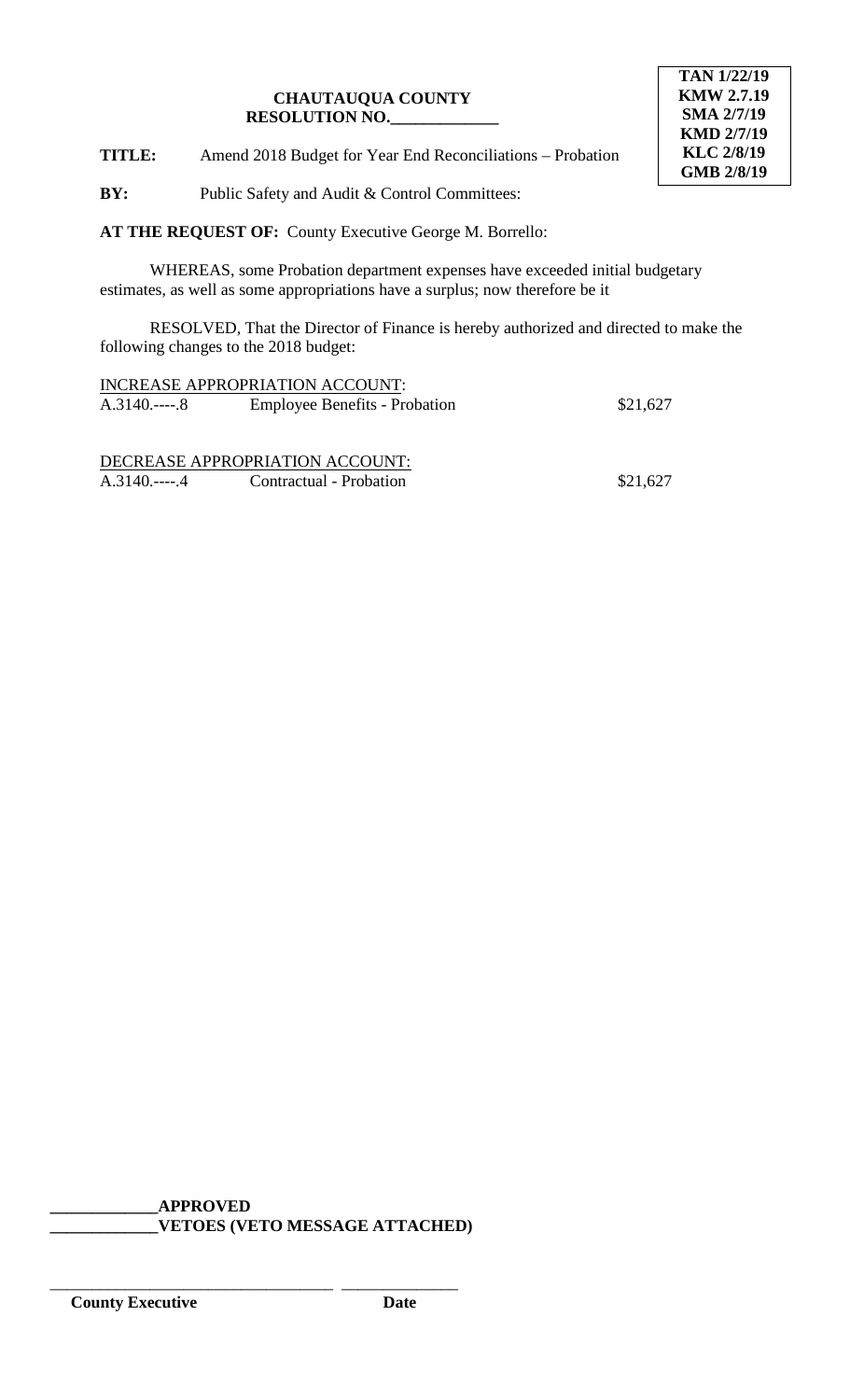**TITLE:** Amend 2018 Budget for Year End Reconciliations – Office of the Sheriff

**BY:** Public Safety and Audit & Control Committees:

**AT THE REQUEST OF:** County Executive George M. Borrello:

WHEREAS, some Office of the Sheriff expenses have exceeded initial budgetary estimates, as well as some appropriations have a surplus; and

WHEREAS, the Office of the Sheriff has received revenues in excess of budget; now therefore be it

RESOLVED, That the Director of Finance is hereby authorized and directed to make the following changes to the 2018 budget:

# INCREASE APPROPRIATION ACCOUNTS:

|                | Personal Services - Publ Safety Communication-Consolidated |           |
|----------------|------------------------------------------------------------|-----------|
| A.3020.DISP.1  | Dispatching                                                | \$14,801  |
| A.3020.E911.4  | Contractual - Publ Safety Communication-E911 System        | \$1,130   |
|                | Contractual - Publ Safety Communication-Pub Sfty           |           |
| A.3020.PSCN.4  | <b>Communications Network</b>                              | \$22      |
| A.3020.W911.4  | Contractual - Publ Safety Communication-E911 Wireless      | \$4,369   |
| $A.3110.---2$  | Equipment - Sheriff                                        | \$12,001  |
| $A.3110.---.4$ | Contractual - Sheriff                                      | \$99,765  |
| $A.3110.---8$  | <b>Employee Benefits - Sheriff</b>                         | \$59,612  |
| A.3110.3114.4  | Contractual - Sheriff-Pistol Permit                        | \$199     |
| A.3110.3114.8  | Employee Benefits - Sheriff-Pistol Permit                  | \$2,246   |
| $A.3150---1$   | Personal Services - Jail                                   | \$39,713  |
| A.3189.3112.1  | Personal Services - Other Law Enforcement-Snowmobile       | \$9,175   |
| A.3189.3112.8  | Employee Benefits - Other Law Enforcement-Snowmobile       | \$1,442   |
| A.3189.MEDI.1  | Personal Services - Other Law Enforcement-Medi-Vac         | \$14,221  |
|                | Total                                                      | \$258,696 |

DECREASE APPROPRIATION ACCOUNTS:

|               | Contractual - Publ Safety Communication-Consolidated              |           |
|---------------|-------------------------------------------------------------------|-----------|
| A.3020.DISP.4 | Dispatching                                                       | \$320     |
|               | Employee Benefits - Publ Safety Communication-Consolidated        |           |
| A.3020.DISP.8 | Dispatching                                                       | \$15,954  |
|               | Personal Services - Publ Safety Communication-Technical           |           |
| A.3020.TECH.1 | <b>Services</b>                                                   | \$12,717  |
| A.3020.TECH.4 | <b>Contractual - Publ Safety Communication-Technical Services</b> | \$742     |
|               | <b>Employee Benefits - Publ Safety Communication-Technical</b>    |           |
| A.3020.TECH.8 | <b>Services</b>                                                   | \$4,684   |
| A.3110.3114.1 | Personal Services - Sheriff-Pistol Permit                         | \$1,205   |
| $A.3110.---1$ | Personal Services - Sheriff                                       | \$132,951 |
| $A.3150---.4$ | Contractual - Jail                                                | \$68,078  |
| $A.3150---8$  | Employee Benefits - Jail                                          | \$7,854   |
| A.3189.MEDI.4 | Contractual - Other Law Enforcement--Medi-vac                     | \$773     |
| A.3189.MEDI.8 | Employee Benefits - Other Law Enforcement--Medi-vac               | \$2,890   |
|               | Total                                                             | \$248,168 |
|               |                                                                   |           |

#### INCREASE REVENUE ACCOUNT:

|                       | Departmental Income-Other Public Safety Income Medi- |          |
|-----------------------|------------------------------------------------------|----------|
| A.3189.MEDI.R158.9001 | Vac                                                  | \$10,528 |

#### **\_\_\_\_\_\_\_\_\_\_\_\_\_APPROVED \_\_\_\_\_\_\_\_\_\_\_\_\_VETOES (VETO MESSAGE ATTACHED)**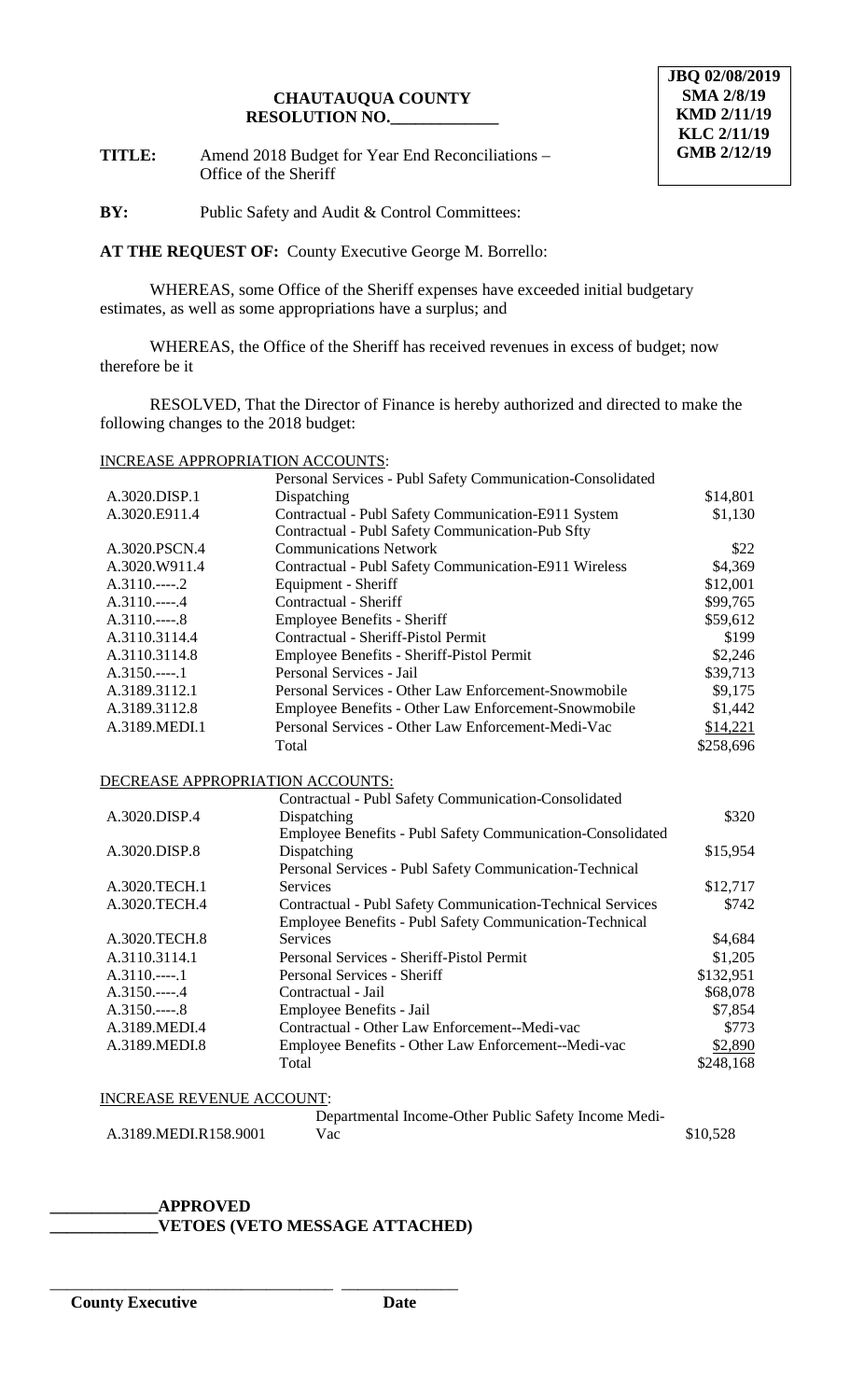**TITLE:** Amend 2018 Budget for Year End Reconciliations – Assigned Counsel/Conflict Administrator

**BY:** Public Safety and Audit & Control Committees:

**AT THE REQUEST OF:** County Executive George M. Borrello:

WHEREAS, the Assigned Counsel/Conflict Administrator department expenses have exceeded initial budgetary estimates, as well as the Community College Tuition department has a surplus; now therefore be it

RESOLVED, That the Director of Finance is hereby authorized and directed to make the following changes to the 2018 budget:

| <b>INCREASE APPROPRIATION ACCOUNT:</b> |
|----------------------------------------|
| Contractual - UNIFIED COURT COSTS-     |

| \$290,872<br><b>CONFLICT ADMINISTRATION</b><br>A.1162.1120.4 |  |
|--------------------------------------------------------------|--|

# DECREASE APPROPRIATION ACCOUNT:

|               | <b>Contractual - COMMUNITY COLLEGE</b> |           |
|---------------|----------------------------------------|-----------|
| A.2490.----.4 | <b>TUITION</b>                         | \$290,872 |

**\_\_\_\_\_\_\_\_\_\_\_\_\_APPROVED \_\_\_\_\_\_\_\_\_\_\_\_\_VETOES (VETO MESSAGE ATTACHED)**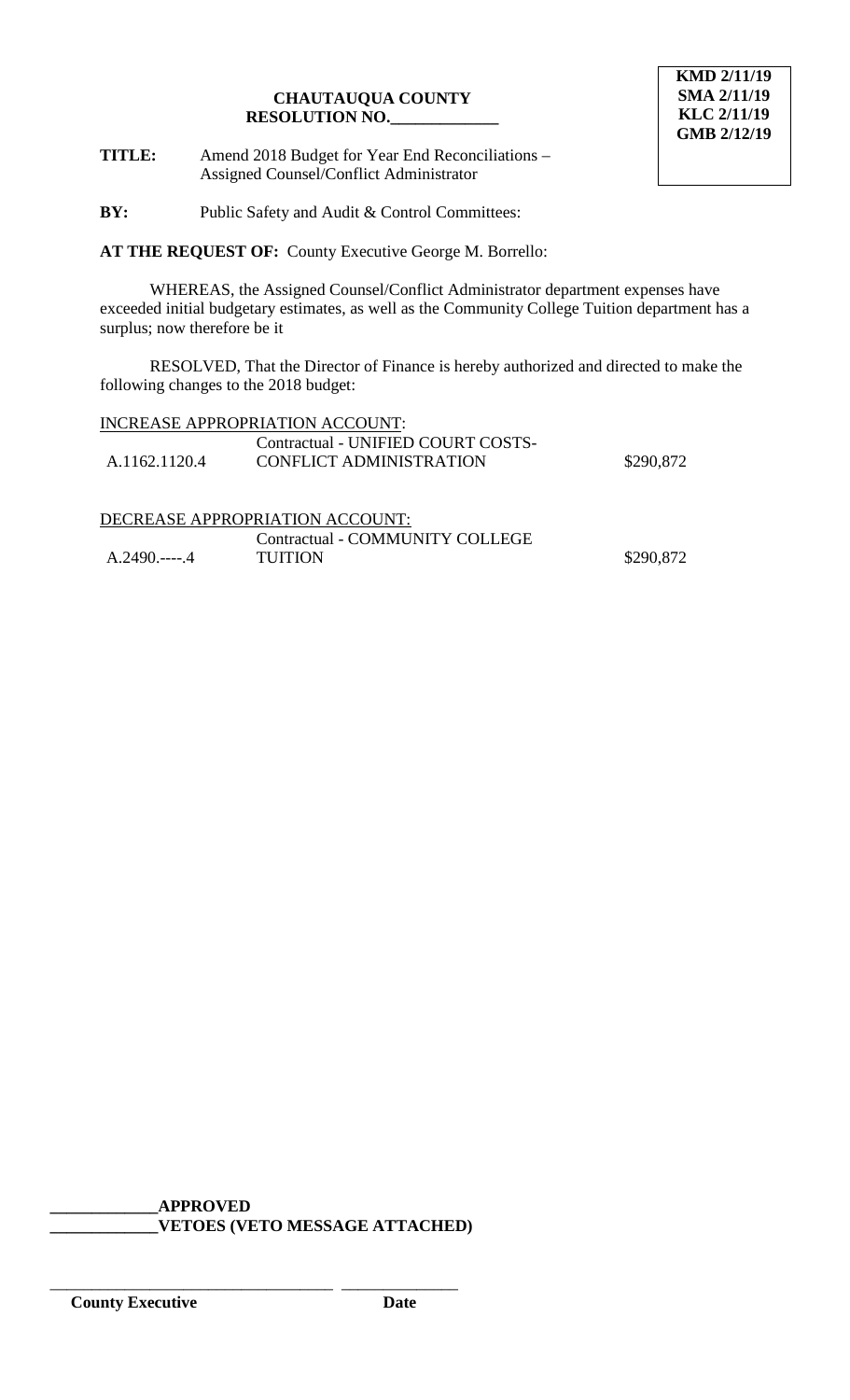**TITLE:** Amend 2018 Budget for Year End Reconciliations – District Attorney's Office

**BY:** Public Safety and Audit & Control Committees:

**AT THE REQUEST OF:** County Executive George M. Borrello:

WHEREAS, the District Attorney's Office expenses have exceeded initial budgetary estimates, as well as some appropriations have a surplus; now therefore be it

RESOLVED, That the Director of Finance is hereby authorized and directed to make the following changes to the 2018 budget:

INCREASE APPROPRIATION ACCOUNT: A.1165.----.1 Personal Services-DISTRICT ATTORNEY--CRIME VICTIMS \$14,961

DECREASE APPROPRIATION ACCOUNT: A.1165.---.4 Contractual-DISTRICT ATTORNEY--CRIME VICTIMS \$14,961

**\_\_\_\_\_\_\_\_\_\_\_\_\_APPROVED \_\_\_\_\_\_\_\_\_\_\_\_\_VETOES (VETO MESSAGE ATTACHED)**